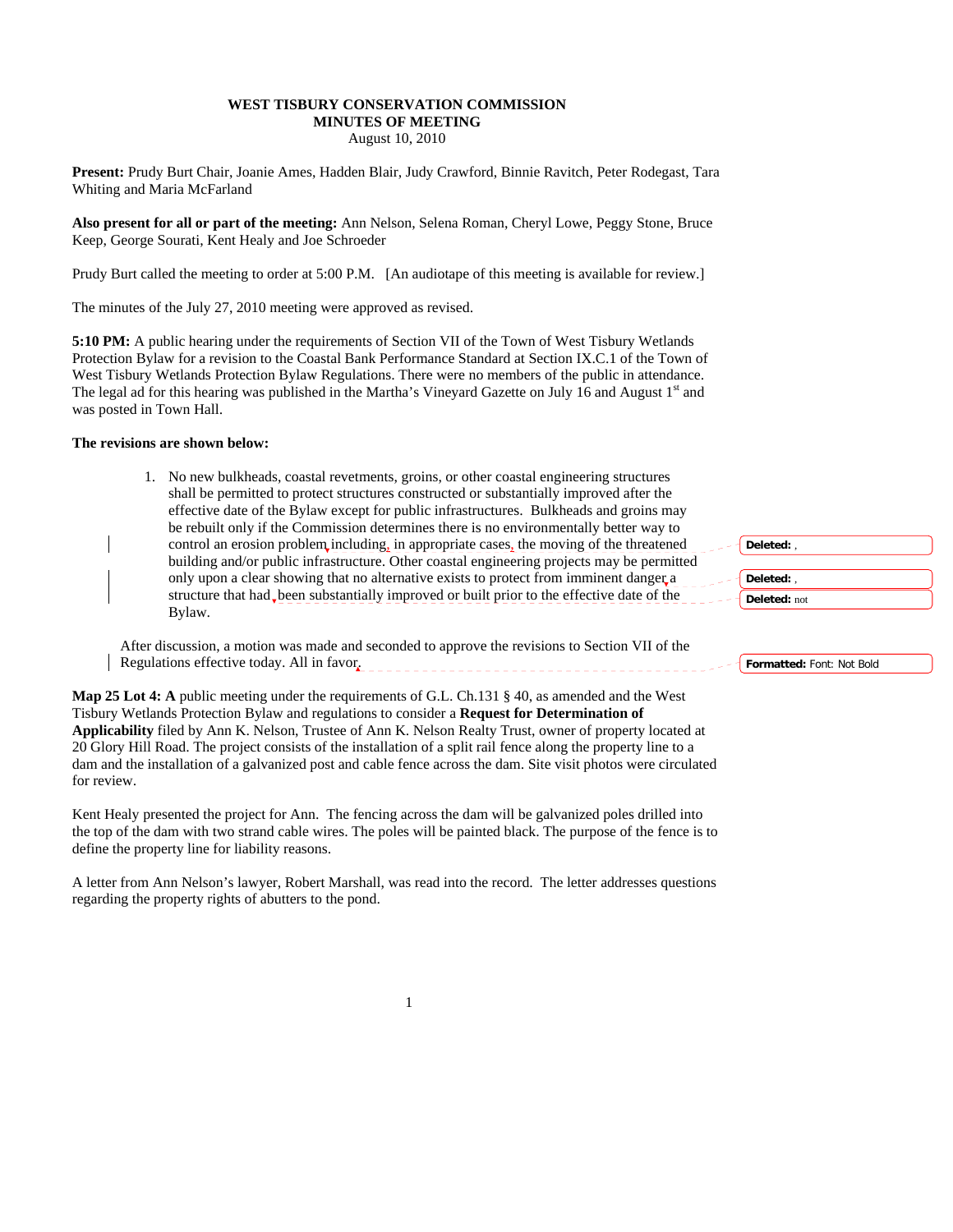Fencing is exempt under 310 CMR 10.02(2) (b) 1.b provided it will not constitute a barrier to wildlife movement. It is also permissible under the Bylaw as it will not alter a wetland or the buffer zone. Dave Dutton will be doing the work to install the fence.

A motion was made and seconded to issue a Negative Determination. All in favor.

### **Old Business:**

**Map 6 Lot 6** /**SE79-301/ SB Vineyard LLC (Ziff)**: After discussion a motion was made and seconded to approve the special conditions as revised. All in favor.

**Map 5 Lot 2.1/ SE79-258/Smith:** Maria reported on a site visit done today and refreshed the Commissioners on the status this project. Pictures were circulated showing the current condition of the vegetation. Ms. Smith has permission for a path to the house and to maintain a three foot area around the house for maintenance the house. Maria will follow up with Ms. Smith on a Certificate of Compliance.

**Map 39 Lots 9 &11/ SE79-296/Edens:** Members of the Commission present for today's meeting were served with copies of the complaint. Others will be served by hand at home. Members discussed hiring either Glenn Wood of Rubin and Rudman or Dan Perry of Perry, Hicks, Crotty and Deshaies, LLP.

Ron Rappaport can not represent the Commission so he will make the referral. We have used Dan Perry once before for a legal opinion. The Commission would like to hire Rubin and Rudman as Glenn Wood specializes in this type of work. Maria was instructed to call the lawyers to get their hourly rates for municipal work.

**Blackwater Brook testing**: Maria reported that Bill Wilcox sent an email to say he was able to take good samples after the heavy rains last week. He will let us know what that lab results show. The samples were very turbid.

**Lambert's Cove Beach path**: Park and Rec committee members Bruce Keep and Cheryl Lowe, along with Board Administrator, Peggy Stone and Summer Program Director, Joe Schroeder, were present to discuss the dune at the top of the path to Lambert's Cove Beach. The dune was lowered by David Merry using a bobcat sometime on July  $10^{th} - 11$ th. Prudy received a few calls at home. This year the sand was pushed to the back side of the dune on the Peltz side of the path.

A memo from the Commission to Park and Rec dated July 15, 2010 was discussed. The memo detailed the history of approvals and discussions with Park and Rec. The last time Park and Rec. came to the Commission for a Request for Determination of Applicability to do this work was in 1999. The conditions attached to the 1999 Determination which was valid until May 3, 2002, were read for the record.

Bruce Keep questioned whether minutes from 2001 gave Park & Rec ongoing approval. It was explained that under the 1999 Determination, Park & Rec was required to notify the Commission every season that they were doing this work. That is what is reflected in the 2001 minutes.

After a lengthy discussion, it was decided that Park & Rec would call Steve McKenna at Coastal Zone Management for technical assistance on the best management practices with respect to managing the path and the dune. The Commission asked that Park and Rec not have the dune lowered again until a long term solution is determined.

#### **Administrative:**

**Map 38 Lot 8/ SE79- 280/ Bagehot Backs:** Pre construction site visit will be held on August 11<sup>th</sup>.